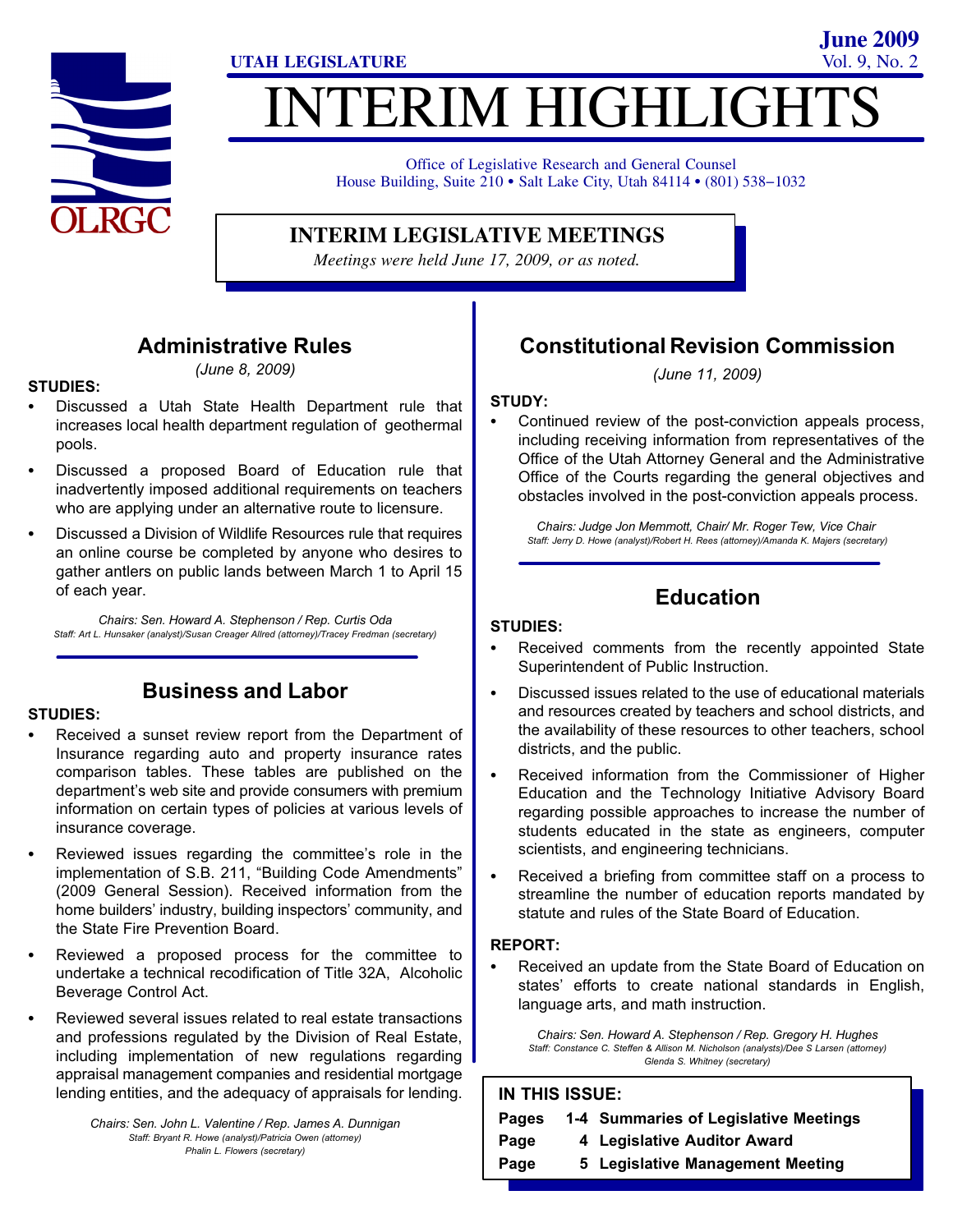#### **Ethics**

# REPORTS: -

- Received a committee staff report explaining how the Utah State Bar handles ethics complaints within its organization.
- Received a committee staff report comparing the ethics commissions in the 40 states that have these commissions. The report focused on:
	- the commissions' powers and duties; and
	- the breadth of their jurisdiction.
- Received a committee staff report discussing the authority of ethics commissions and the possible conflicts these commissions may have with the separation of powers concept inherent in state constitutions.

Chairs: Sen. Sheldon L. Killpack & Rep. John Dougall Co−chairs: Sen. Patricia W. Jones & Rep. Rebecca Chavez−Houck Staff: Michael Christensen (Director)/John L. Fellows (General Counsel)/Eric N. Weeks (Deputy General Counsel)/John Q. Cannon (Managing Policy Analyst)/Chelsea Barrett (secretary)

#### Government Operations and Political Subdivisions

## STUDY: -

 Received from a legislator a proposal to study the consolidation of state agency functions to reduce expenses and eliminate duplication.

## REPORTS:<br>—

- Received a briefing from the Office of the Lieutenant Governor on suggested Election Code changes for the committee's consideration.
- Received a briefing from committee staff on state employee compensation which indicated that on average state employees are paid \$44,903. The benefits amount for an employee earning this average salary is \$23,908. Federal employer taxes on this average salary are \$3,143. The total cost to the state for this average salary is \$71,954.
- Received updates from the Department of Human Resource Management on:
	- **the "Working 4 Utah" initiative, which requires most** state employees to shift to a four−day, ten−hour work schedule; and
	- annual salary and benefits research performed by the department.

## ACTION: -

 Directed committee staff to prepare draft legislation incorporating changes in the Election Code as recommended to the committee by Office of the Lieutenant Governor.

Chairs: Sen. Peter C. Knudson / Rep. Craig A. Frank / Rep. Fred R Hunsaker Staff: Benjamin N. Christensen & Joseph T. Wade (analysts)/Christopher R. Parker & Robert H. Rees (attorneys)/Wendy L. Bangerter (secretary)

#### Health and Human Services

# STUDIES: -

- Received a report from the Department of Human Services concerning how the Division of Services for People with Disabilities has responded and might respond in the future to budget reductions made during the 2009 General Session.
- Considered a legislator's proposal to create a two−track system for sex education in public schools based on 2009 North Carolina legislation.

One track would be limited to an abstinence only approach and would not require parental consent. The other track would provide additional information and would be available only with parental consent.

 Considered a proposal to allow municipalities to contract for non−911 ambulance transport services without meeting existing certificate of need and necessity requirements. Received comments from legislators, Southwest Ambulance, Lone Peak Fire District, and Utah League of Cities and Towns.

An assistant state attorney general presented an opinion letter prepared for the Department of Health indicating that existing law would not permit Salt Lake City to contract with an entity for non−911 ambulance services using a request for proposal process.

#### REPORT: -

 Received an update from the Department of Health on the current and expected status of the novel H1N1 flu (swine flu) pandemic. Also received information from the Summit County Department of Health on its role in responding to the virus.

Chairs: Sen. D. Chris Buttars / Rep. Paul Ray Staff: Mark D. Andrews (analyst)/Catherine J. Dupont & Thomas R. Vaughn (attorneys) Joy L. Miller (secretary)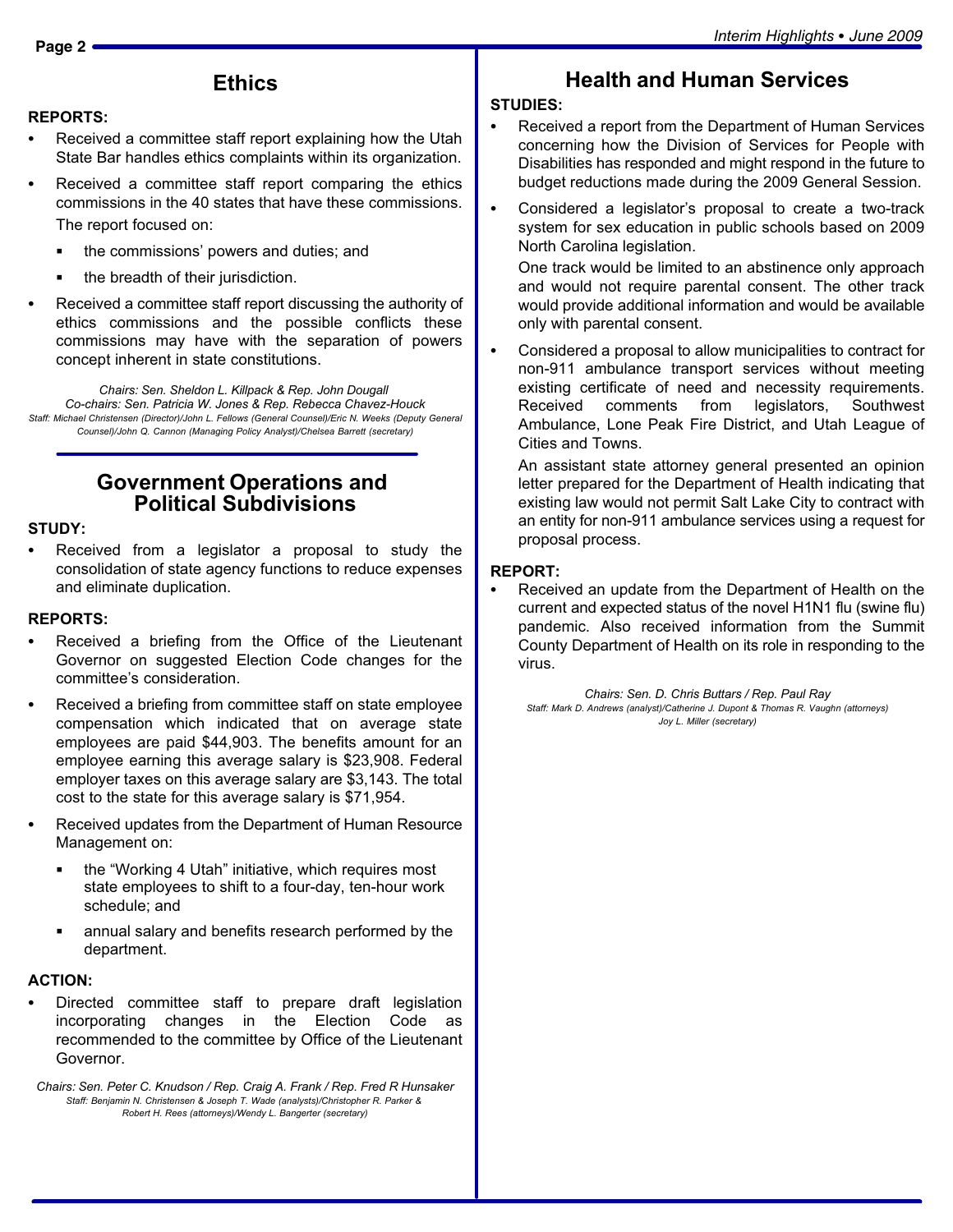## Judiciary, Law Enforcement, and Criminal Justice

# STUDIES:<br>--

- Discussed implications of changing the statute of limitations for commencing action on bad checks from three to six years after a check is dishonored.
- Discussed using the private health insurance of inmates in the custody of the Utah Department of Corrections as the first payer for their covered medical expenses.
- Studied inappropriate use of controlled substances obtained by both legitimate and illegitimate means and the potential consequences, including accidental overdoses.
- Discussed policy changes relating to the duration and termination of alimony.

Chairs: Sen. Jon J. Greiner / Reps. Douglas C. Aagard & Lorie D. Fowlke Staff: Stewart E. Smith & Jerry D. Howe (analysts)/Susan Creager Allred & Esther Chelsea−McCarty(attorneys)/Amanda K. Majers (secretary)

## Natural Resources, Agriculture, and Environment

#### STUDIES:

- Studied the economic and technical considerations of coal gasification.
- Studied the requirements for, and availability of, water needed to generate energy through the development of oil shale and nuclear power.

## REPORTS: -

- Received a report from the Division of Air Quality, Department of Environmental Quality, on the state implementation plan for new federal PM 2.5 air quality standards.
- Received a report from the Public Lands Policy Coordination Office on the plan for asserting, defending, or litigating state and local government rights under the federal R.S. 2477.

Chairs: Sen. Dennis E. Stowell / Rep. Roger E. Barrus Staff: J Brian Allred (analyst)/Emily R. Brown (attorney)/Joy L. Miller (secretary)

## Public Utilities and Technology

## REPORTS: -

- Received a report from Questar Corporation regarding the development of natural gas fueling stations along the I−15 corridor from Arizona to Idaho.
- Received a report from the governor's energy advisor identifying renewable energy in the state, phase I and II goals, and estimated electric energy generation for solar, wind, and geothermal.

Transmission corridors and hubs for suppling energy were also identified, as well as barriers to the development of renewable energy resources.

 Received a presentation from Rocky Mountain Power regarding:

- demand−side resource management goals, including energy efficiency, net metering, and load management;
- the monitoring of federal stimulus monies for potential future application regarding state energy programs; and
- electric power generation capacity and efficiency measured by fuel source.
- Received a presentation from the Department of Technology Services about the state−wide consolidation of state−provided information technology services, including personnel consolidation, monies saved in procurement, application development, and performance metrics.
- Received presentations from the Utah Public Service Commission, Qwest, Utah Rural Telephone Association, and Comcast regarding the Universal Service Fund (USF), which is statutorily designed to ensure access to telephone services at an equitable rate across the state.

Other uses of the USF funds, such as for providing broadband and Internet, must be statutorily authorized. Federal broadband stimulus monies may be available for these other uses, rather than using USF funds.

Chairs: Sen. Stephen H. Urquhart / Rep. Michael E. Noel Staff: Richard C. North (analyst)/Victoria Stirling (attorney)/Tracey Fredman (secretary)

## Revenue and Taxation

## STUDIES: -

- Received background information and public comment on Title 59, Chapter 23, Brine Shrimp Royalty Act, and requested that committee staff prepare draft legislation making technical changes.
- Examined the property tax authority of various local entities with non−elected boards, including cemetery districts, drainage districts, and metropolitan water districts.

#### ACTION:

 Voted to create working groups to study local option transportation sales and use taxes, property tax, and tax penalties and apportionment of tax credits.

> Chairs: Sen. Wayne L. Niederhauser / Rep. Todd E. Kiser Staff: Phillip V. Dean & Bryant R. Howe (analysts)/Rebecca L. Rockwell & Angela D. Oakes (attorneys)/Phalin L. Flowers (secretary)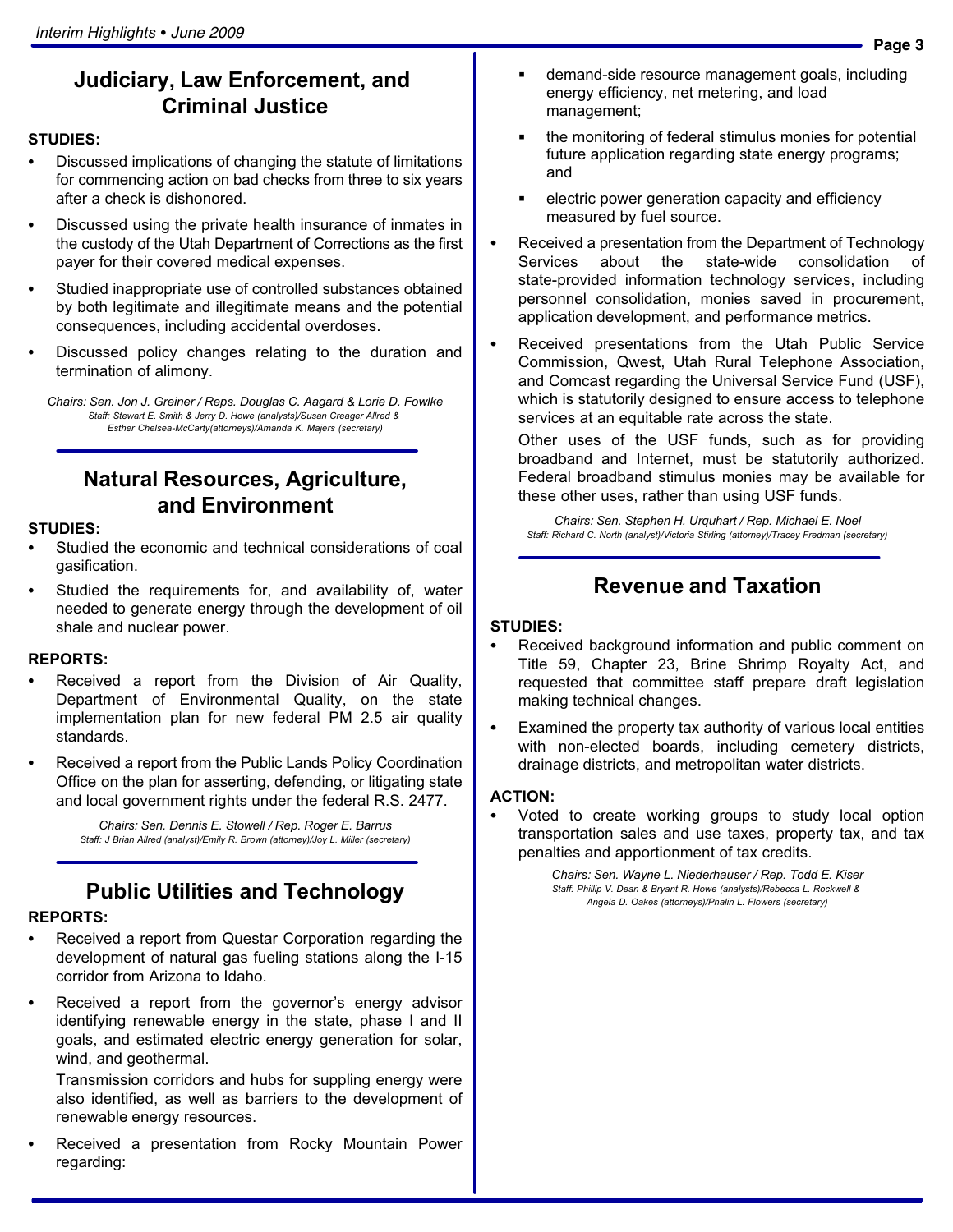#### **Transportation**

#### STUDY: -

 Received a presentation from the Utah Transit Authority on paratransit services.

## REPORT: -

 Received statutorily required reports from the Department of Transportation on proposed additions to and deletions from the state highway system and new transportation capacity projects.

## ACTIONS: -

- Conducted a sunset review of Section 31A−22−315, Motor Vehicle Insurance Reporting, and recommended that the sunset provision be eliminated.
- Conducted a sunset review of Title 41, Chapter 12a, Part 8, Uninsured Motorist Identification Database Program, and recommended that the sunset provision be eliminated.
- Conducted a sunset review of Subsection 41−6a−702(5), HOV Lane Exception for Clean Fuel Special Group License Plates, and recommended that the sunset provision be eliminated.
- Directed the Driver License Division to work with committee staff to draft legislation that will bring Utah into compliance with the Federal Motor Carrier Safety Improvement Act.

Chairs: Sen. Kevin T. Van Tassell / Rep. Julie Fisher Staff: Leif G. Elder (analyst)/Shannon C. Halverson (attorney) Tracey Fredman (secretary)

#### Utah Tax Review Commission

(June 11, 2009)

#### STUDY:

 Received public comment and committee staff reports regarding the state excise taxes on cigarettes and tobacco products.

Reviewed information regarding tax rate trends in other states, other states' uses of cigarette excise tax revenue, use of tobacco settlement revenue in Utah, and other issues.

## ACTIONS: -

- Voted to study issues regarding the state sales and use tax as identified by the Sales and Use Tax Working Group.
- Voted to form a working group to develop responses to the questions presented by the chairs of the Revenue and Taxation Interim Committee regarding the state excise taxes on cigarettes and tobacco products.

 Received a presentation from a tax practitioner noting the current income deduction for a foreign operating company under the state corporate income tax is 50 percent. Directed committee staff to work with the Utah State Tax

Commission and taxpayer representatives to draft legislation regarding the deduction.

> Chairs: Mr. M. Keith Prescott / Mr. David J. Crapo Staff: Bryant R. Howe & Phillip V. Dean & Leif G. Elder (analysts) Rebecca L. Rockwell & Angela D. Oakes (attorneys) Phalin L. Flowers (secretary)

#### Workforce Services & Community and Economic Development

## STUDIES:<br>-

- Discussed the creation of a new Eligibility Services Division within the Department of Workforce Services and directed committee staff to open a bill file on changes in the department's infrastructure.
- Discussed implementation of the Department of Workforce Service's eREP (Electronic Resource and Eligibility Product) system which is designed to more effectively deliver services to the public.
- Discussed providing a tax credit to businesses in Utah that make a significant investment in land, buildings, and machinery in the state.
- Discussed the policy and legal issues related to testing for illegal drug use by welfare recipients.
- Discussed the function and impact of Utah's business resource centers. These centers are partnerships between the Governor's Office of Economic Development and state institutions of higher education to connect Utah business owners and entrepreneurs with private, public, and academic resources.

## REPORT:

 Received a report from the director of the Unemployment Insurance Division, Department of Workforce Services, on the status and solvency of the Unemployment Insurance Trust Fund.

Chairs: Sen. Mark B. Madsen / Rep. Steven R. Mascaro Staff: Arthur L. Hunsaker (analyst)/James L. Wilson (attorney)/Glenda S. Whitney (secretary)

## Legislative Auditor General's Office Receives National Award

The Utah Office of the Legislative Auditor General has been selected to receive the 2009 NLPES Excellence in Evaluation Award at the upcoming annual National Conference of State Legislatures. The NLPES (National Legislative Post Evaluation Society) is NCSL´s staff section for auditors and evaluators.

The Excellence in Evaluation Award is given to the organization determined to have contributed the most to the field of legislative program evaluation over the last four years. It is the highest award given to legislative audit offices, and speaks well for the state of Utah, the Legislature, and the Legislative Auditor General's staff.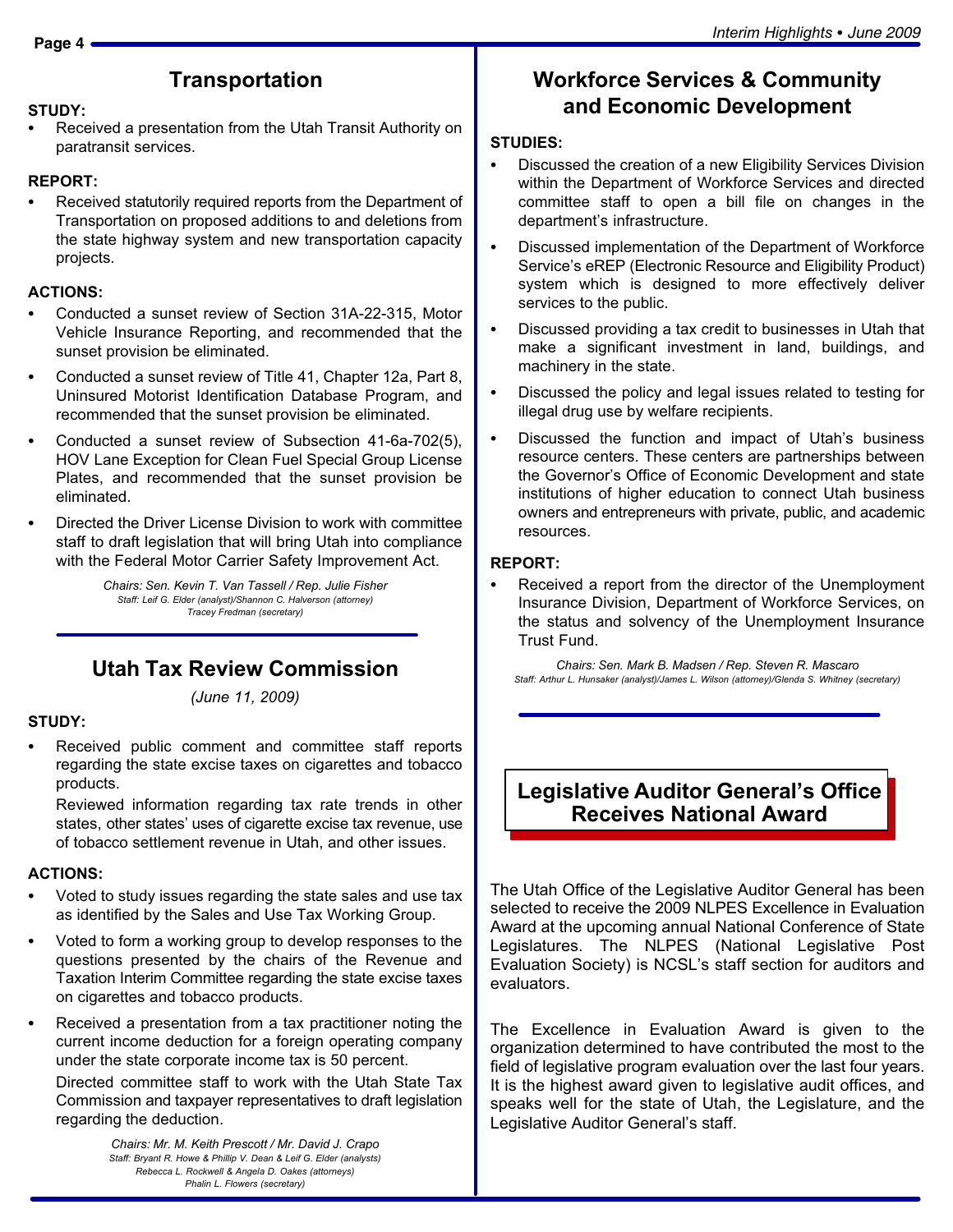#### **LEGISLATIVE MANAGEMENT COMMITTEE**

## REPORTS:<br>—

 Received a committee staff report regarding HJR 4, -Resolution Revising Executive Officer Succession Provisions," which passed in the 2007 General Session and then passed in the November 2008 general election, on how this constitutional amendment functions.

## ACTIONS: -

- Approved without changes the prioritized study lists of the following interim committees:
	- $\blacksquare$ Business and Labor
	- Education
	- Government Operations and Political Subdivisions
	- Health and Human Services
	- Judiciary, Law Enforcement, and Criminal Justice
	- Natural Resources, Agriculture, and Environment
	- Public Utilities and Technology
	- Revenue and Taxation
	- **Transportation**
	- Workforce Services and Community and Economic Development
- Approved the request of the Retirement and Independent Entities Appropriations Subcommittee to hold two meetings:
	- the first will be on September 9, 2009 from 9:00 AM to 4:00 PM at the state capitol; and
	- the second one is to be scheduled in November 2009.
- Approved the request of the Revenue and Taxation Interim Committee to establish three working groups to more effectively study the items before the committee this interim
- Approved the request of the Health System Reform Task Force to create three working groups to focus on specific technical issues and report back to the task force.

Chairs: Sen. Michael G. Waddoups / Rep. David Clark Staff: Michael E. Christensen (Director) / John L. Fellows (General Counsel) Beverlee LeCheminant (Administrative Assistant)